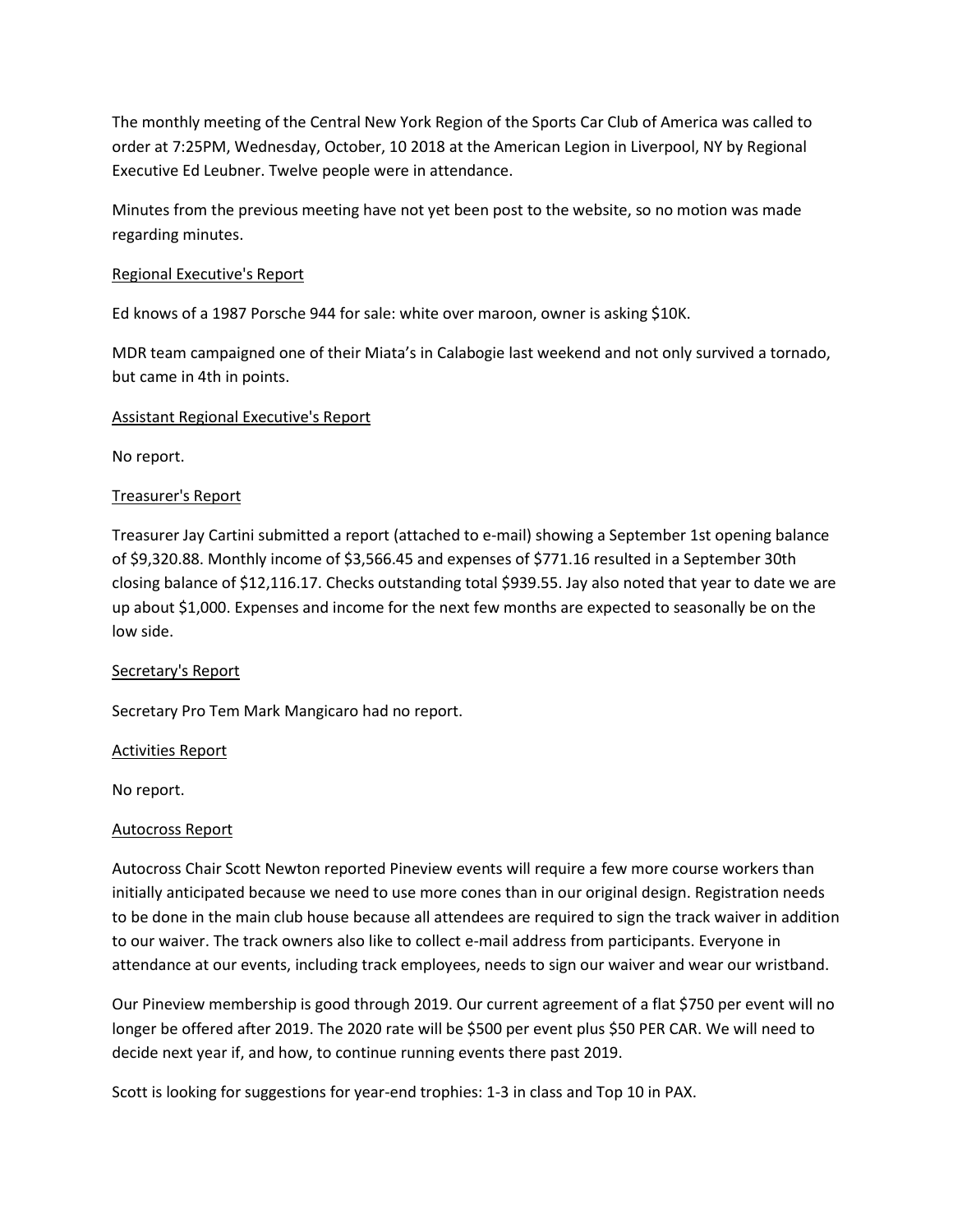Autocross meetings have concluded for the year. We will pick them up again in either February or March of 2019.

Next year's autocross schedule will likely include 3 Pineview events, 3 Oswego County EVOC events, 2 SeAD events (Saturday and Sunday of the same weekend), and 1-2 out of region event(s). We are looking into possibly get into Hamilton College and/or Rome airbase lots as well.

## RallyCross Report

Chris Murphy reported that approximately 6 CNY members attended the national event at Watkins Glen last weekend. Two weeks ago, we had 13 participants at Walczyks' farm. Our next rallycross event is scheduled for October 20th, also at Walczyk's farm.

# Road Rally

Rally Chair Frank Beyer reported the course has been planned for November 3rd. Safety check will be next week. There was discussion about moving up the Facebook promotion to start very soon (and end earlier) and also to expand the geographic reach. Mark Mangicaro is going to take care of that. It was also discussed that having the event on Motorsports Reg would help more people see it as well.

## Flagging and Communications Report

Mick Levy reported racing at WGI is done for the season.

## **Membership**

R.E. Leubner reported Jon Coffin celebrates his 35th year as a member this month.

## Old Business

None

## New Business

Dennis made a motion that the SCCA take over TRSS because PCA rules require all drivers be licensed. Mark Bizzozero seconded the motion; it passed by unanimous voice vote. The next TRSS is schedules for April 28, 2019 in Rome.

Rex will have a slate for elections soon. If you are interested in running for office contact Rex: 315-559- 4859.

Mark Mangicaro has room in his newly constructed storage facility near Watkins Glen if anyone is looking for storage off season of their car, boat, or RV. Discounted rates for SCCA members are \$325 for a car, \$12 per foot for a trailer that can be moved to allow others to exit, and \$18 per foot for a large stationary vehicle.

No 50/50 raffle was held this month.